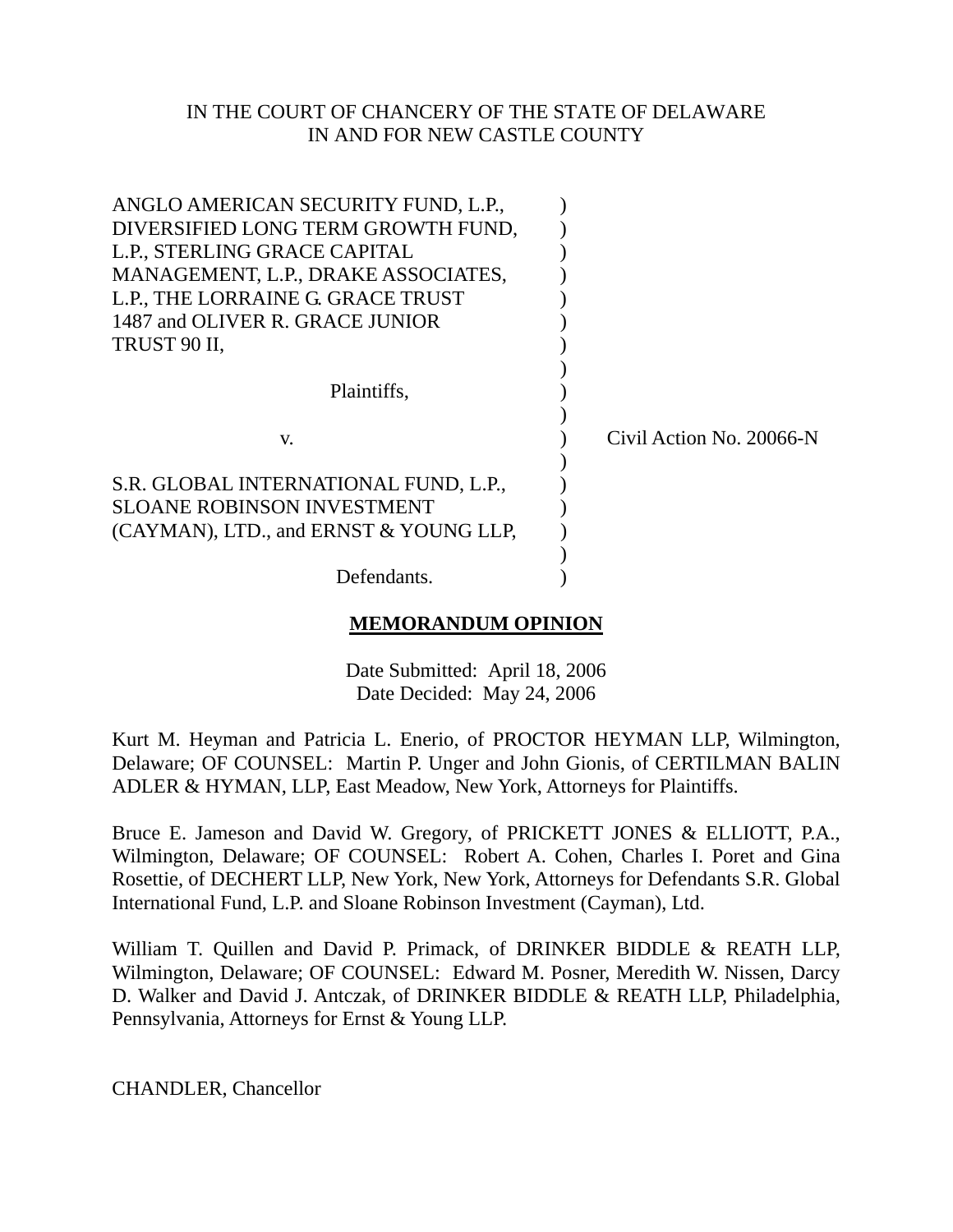Plaintiffs, a group of trusts and partnerships jointly controlled by, or operating for the benefit of, John and Oliver Grace (collectively, the "Graces"), separately contributed amounts totaling approximately \$27 million dollars to defendant S.R. Global International Fund, L.P. (the "Fund"). The Fund's general partner was defendant Sloan Robinson Investment (Cayman) Ltd. (the "GP" and, together with the Fund, the "SR Defendants"). Plaintiffs and the GP were parties to the Limited Partnership Agreement (the "LPA") governing the Fund. The present dispute arises from the interpretation of the LPA and certain alleged duties existing between limited and general partners in the context of events that occurred primarily between December 1999 and May 2000.

### **I. FACTUAL BACKGROUND**

The Fund is a Delaware limited partnership formed in 1997 with the objective of providing "investors with capital appreciation principally through investments in a diversified selection of exchange-traded equity securities from any country, foreign exchange contracts, exchange-traded equity indices and exchange-traded futures and options on any of the foregoing." In other words, the Fund was a hedge fund. The GP is a Cayman Islands company that engaged International Fund Services (Ireland) ("IFS") to administer the Fund. The GP also

<span id="page-1-0"></span><sup>&</sup>lt;sup>1</sup> SR Defendants' Opening Brief in Support of Their Motion for Summary Judgment ("DOB"), Ex. O at 1.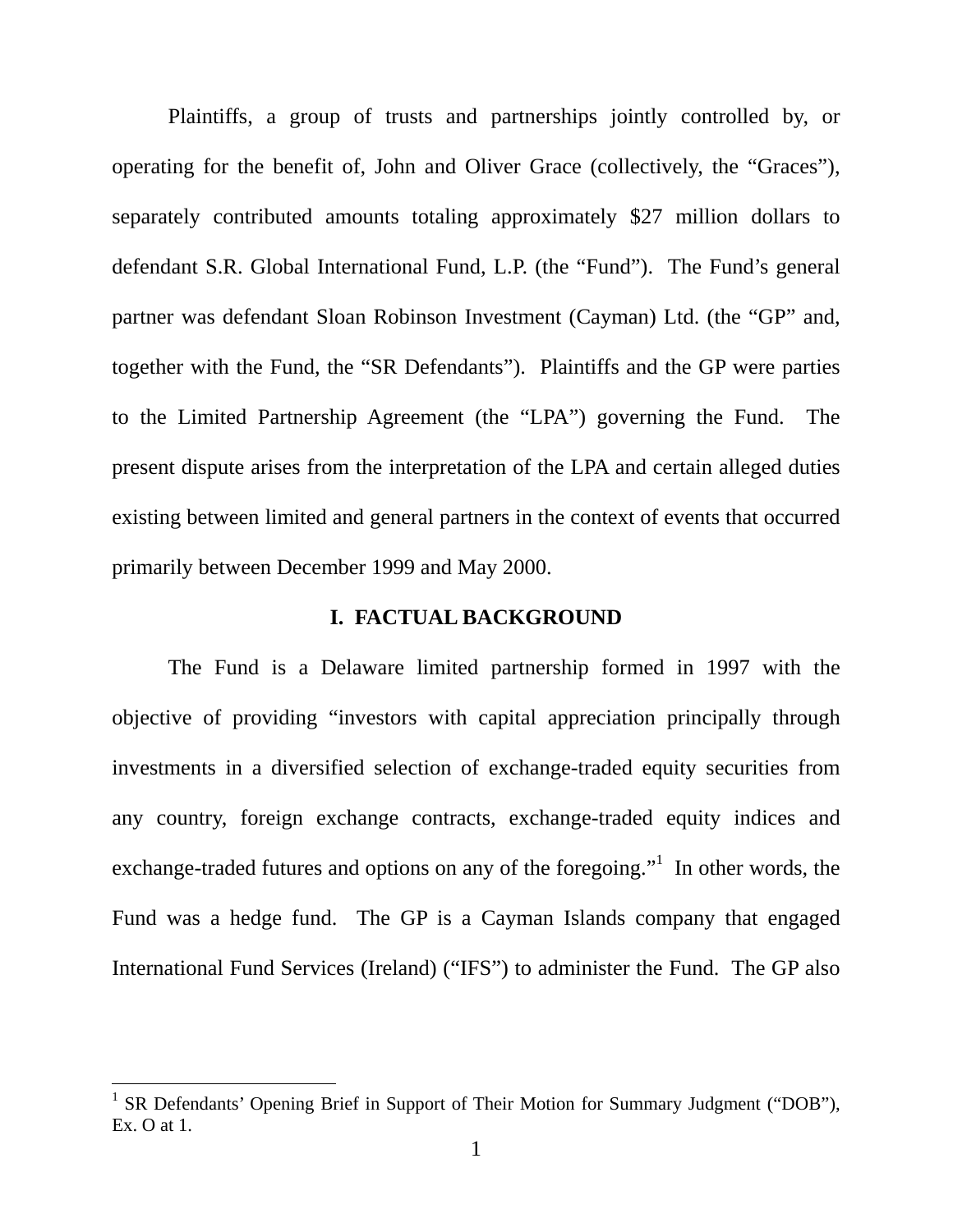engaged Sloane Robinson Investment Management ("SRIM") to act as the Fund's investment advisor.

The LPA provided that each partner has a "Capital Account" on "the books and records of the [Fund]."<sup>[2](#page-2-0)</sup> The incentive fee, approximately 15% of each limited partner's net profits, is debited from each limited partner's Capital Account and credited to the GP's Capital Account as of the end of the fiscal year.<sup>[3](#page-2-1)</sup> The GP has the right to withdraw funds from its Capital Account as of the last day of any month.<sup>[4](#page-2-2)</sup> Finally, the books of account and records of the Fund are audited as of the end of the fiscal year.<sup>[5](#page-2-3)</sup> The Fund's independent certified accountants prepare audited financial statements that the Fund provides to the limited partners promptly after the end of each fiscal year.<sup>[6](#page-2-4)</sup>

Defendant Ernst and Young ("E&Y") is a Delaware limited liability partnership that served as the Fund's independent certified accountants from 1997 through 2001. Each year, E&Y prepared the Fund's audited financial statements from the books and records of the Fund provided by IFS.<sup>[7](#page-2-5)</sup>

In 1999 the Fund had a banner year, earning a net income of \$194,847,072. For such performance, the GP earned an incentive fee of \$22,350,704 for the year. The evidence is clear that the incentive fee was withdrawn from the limited

- <span id="page-2-3"></span> $^5$  *Id.*, at § 12.02.
- <span id="page-2-4"></span> $^{6}$  *Id.*, at § 12.05.

<span id="page-2-0"></span> $^{2}$  DOB Ex. AA (the "LPA"), § 8.01.

<span id="page-2-1"></span> $3^3$  *Id.*, at § 9.01(b).

<span id="page-2-2"></span> $^{4}$  *Id.*, at § 5.02(b).

<span id="page-2-5"></span> $<sup>7</sup>$  DOB Ex. G at 58; DOB Ex. F at 30-31.</sup>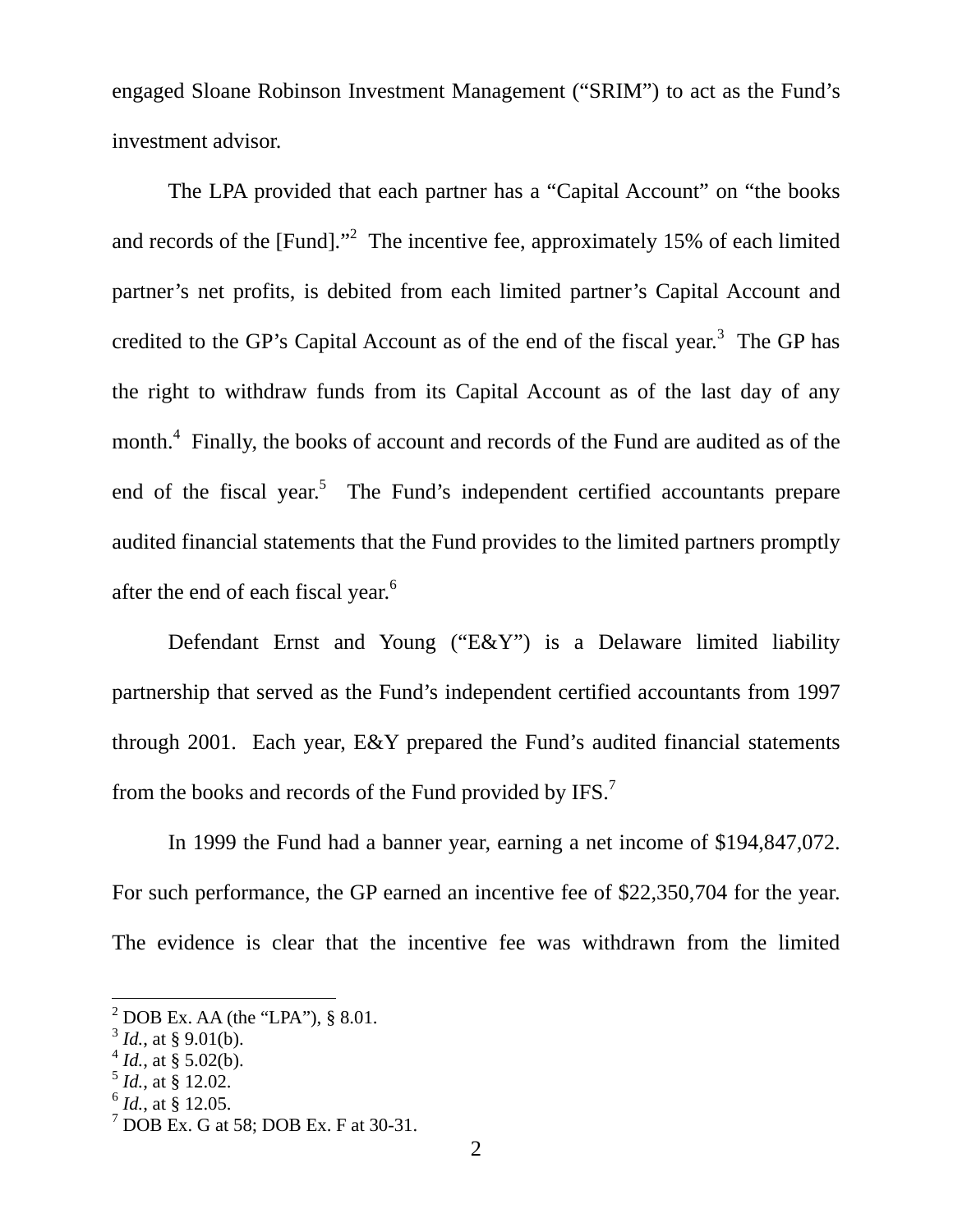partners' Capital Accounts as of the end of the fiscal year on December 31, 1999 and credited to the GP's Capital Account (for lack of a better term, the "Allocation"). $8$  The incentive fee was then withdrawn from the GP's Capital Account and credited to an accounts payable account after the close of business on December 31, 1999 (the "Withdrawal"), and was eventually disbursed as cash to the GP on February 18, 2000 (the "Disbursement"). The record also is quite clear that the incentive fee was no longer invested as capital after December 31, 1999 and was withdrawn from the GP's Capital Account sometime on December 31, 1999. Plaintiffs' expert concedes that in his review of the record nothing suggested that the GP continued to have the incentive fee invested as capital after December 31, 1999,<sup>9</sup> and that he believed that the GP withdrew its incentive fee "[a]s of the end of December 31<sup>st</sup>, '99, yes."<sup>10</sup> E&Y's expert likewise testified that the GP withdrew its incentive fee as of December 31, 1999.<sup>11</sup> Thus, there is no dispute on this record that the incentive fee was no longer invested as capital after December 31, 1999, and that the incentive fee was withdrawn as of December 31, 1999.

The Allocation to the GP's Capital Account was reported to the limited partners in February in the Fund's 1999 fourth quarter statement,  $12$  received by the

<span id="page-3-0"></span><sup>8</sup> Plaintiffs' Opening Brief in Support of Their Motion for Summary Judgment ("POB"), at 10; S.R. Defendants' Reply Brief in Support of Their Motion for Summary Judgment and Answering Brief in Opposition to Plaintiffs' Motion for Summary Judgment ("SRRB"), at 7.

<span id="page-3-1"></span><sup>&</sup>lt;sup>9</sup> Deposition of Skomorowsky at 92 (hereinafter all citations to depositions will be in the form of "[deponent's surname] [page]").

<span id="page-3-2"></span> $^{10}$  *Id.*, at 73.

<span id="page-3-3"></span> $11$  Barry 93-94.

<span id="page-3-4"></span> $12$  POB Ex. CC.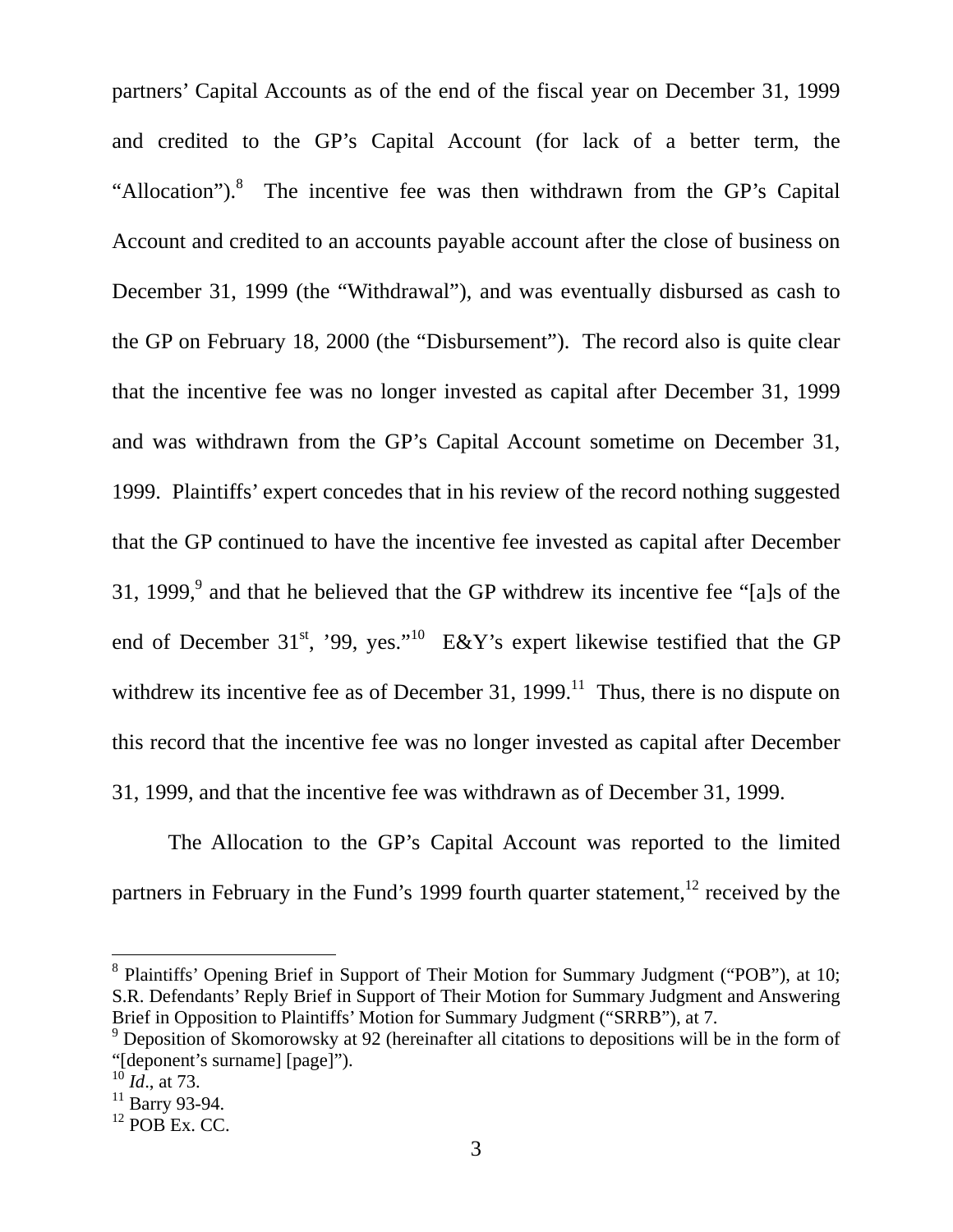Graces on February 11,  $2000$ ,<sup>13</sup> and again in March in the Audited Financial Statements for the Fund's year ended December 31, 1999 (the "1999 Financials").<sup>14</sup> Though it occurred as of the end of the same calendar day as the Allocation (December 31, 1999), the Withdrawal from the GP's Capital Account was not reported in either the 1999 Fourth Quarterly Statement or the 1999 Financials.

Based on the Fund's 1999 fourth quarter statement received in February, Peter Metz, the CFO of a Grace entity, calculated that the Fund had suffered a 15% loss and recommended that John Grace withdraw from the Fund.<sup>15</sup> John Grace decided to withdraw the one Grace entity that he controlled from the Fund in midto-late February;<sup>16</sup> he did so without regard to whether or not the GP kept its special allocation fee for 1999 in the capital of the Fund.<sup>17</sup> John Grace approached his brother Oliver to obtain his consent to withdraw the rest of the plaintiffs from the Fund (such Grace entities were jointly controlled by John and Oliver), but Oliver, without giving a reason, refused to do so and John let the matter drop.<sup>[18](#page-4-5)</sup>

The Withdrawal was disclosed to plaintiffs on May 5, 2000, in the Fund's 2000 first quarter statement. In response to the disclosure of the Withdrawal,

<span id="page-4-0"></span> $13$  Grace Ex. 24.

<span id="page-4-1"></span> $14$  POB Ex. R.

<span id="page-4-2"></span><sup>&</sup>lt;sup>15</sup> Metz 25-27 ("I told [John Grace] that this investment was a very large investment amongst various Grace-related entities. From a risk point of view, we should cut back our exposure in the single investment and that it was volatile").

<span id="page-4-3"></span><sup>16</sup> *Id*., at 38.

<span id="page-4-4"></span> $17$  John Grace 248-49.

<span id="page-4-5"></span><sup>18</sup> John Grace 131, 243-44, 248-50; Oliver Grace 30-33; Metz 36.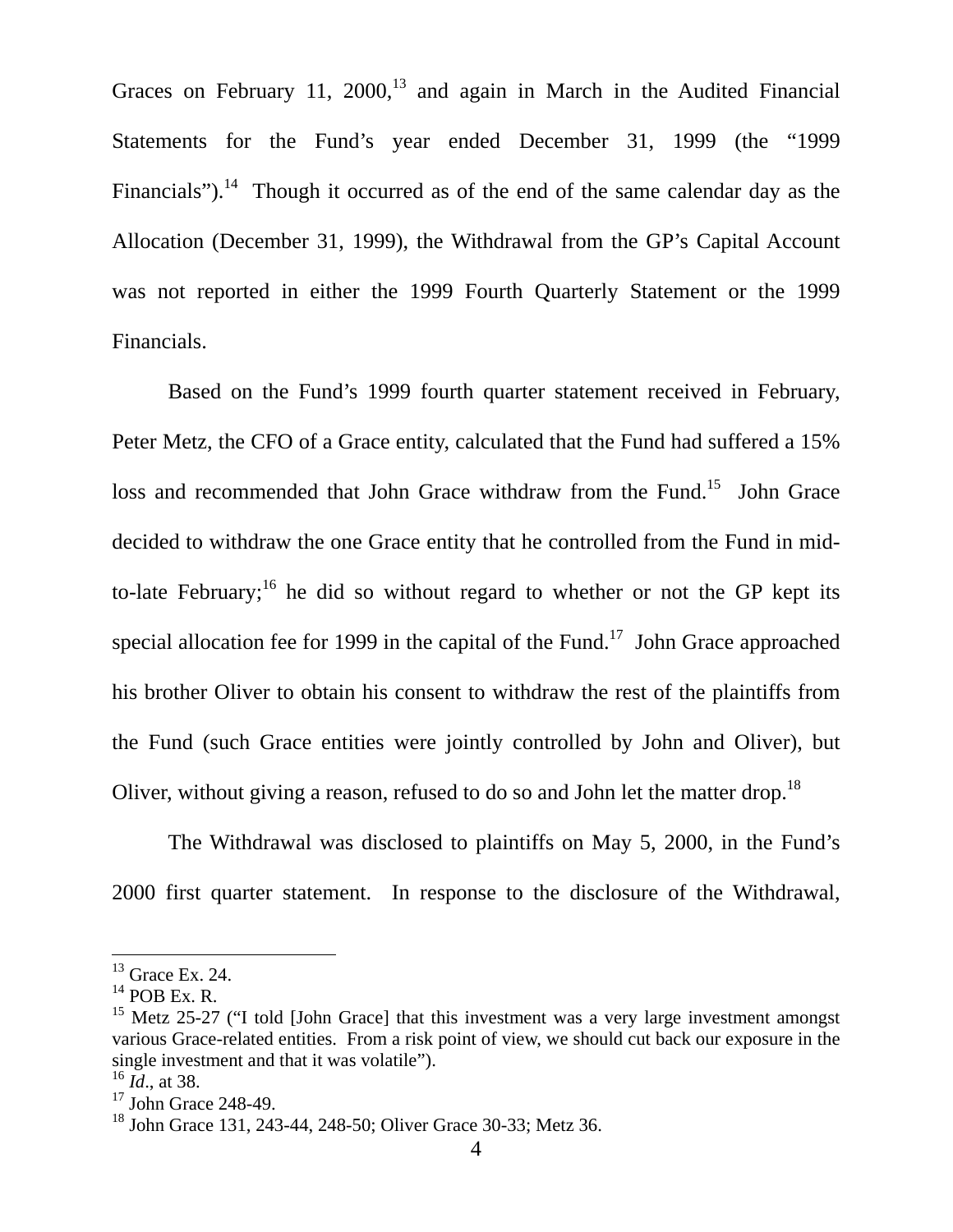plaintiffs continued to remain invested in the Funds. Not until sixteen months later, in July of 2001, did the Graces redeem their remaining investments in the Fund.

## **II. STANDARD OF REVIEW**

Because the matter is before the Court on cross motions for summary judgment, I apply the well-settled standards for such motions in analyzing the parties' contentions. To prevail, each moving party must show that there is "no genuine issue as to any material fact" and that they are "entitled to judgment as a matter of law."<sup>19</sup> In examining the record, I must draw every reasonable inference in favor of the non-moving party,<sup>20</sup> and accept the non-moving party's version of any disputed facts.<sup>21</sup> That the parties have filed cross motions for summary judgment does not alter this standard. $^{22}$ 

### **III. ANALYSIS**

## *A. Count I: Breach of Contract*

Plaintiffs allege that the SR Defendants breached the LPA in three alternative manners: by never allocating the incentive fee to the GP's Capital Account, by withdrawing the incentive fee from the GP's Capital Account on a day other than

<span id="page-5-0"></span> $19$  CT. CH. R. 56(c).

<span id="page-5-1"></span><sup>20</sup> *See Acro Extrusion Corp. v. Cunningham*, 810 A.2d 345, 347 (Del. 2002).

<span id="page-5-2"></span><sup>21</sup> *Merrill v. Crothall-American, Inc.*, 606 A.2d 96, 99-100 (Del. 1992).

<span id="page-5-3"></span><sup>22</sup> *See Chambers v. Genesee & Wyoming Inc.*, 2005 WL 2000765, at \*5 (Del. Ch., 2005) ("Because both sides have alleged that there are outstanding issues of fact material to the resolution of the other's motion, Rule 56(h) does not apply by its own terms.")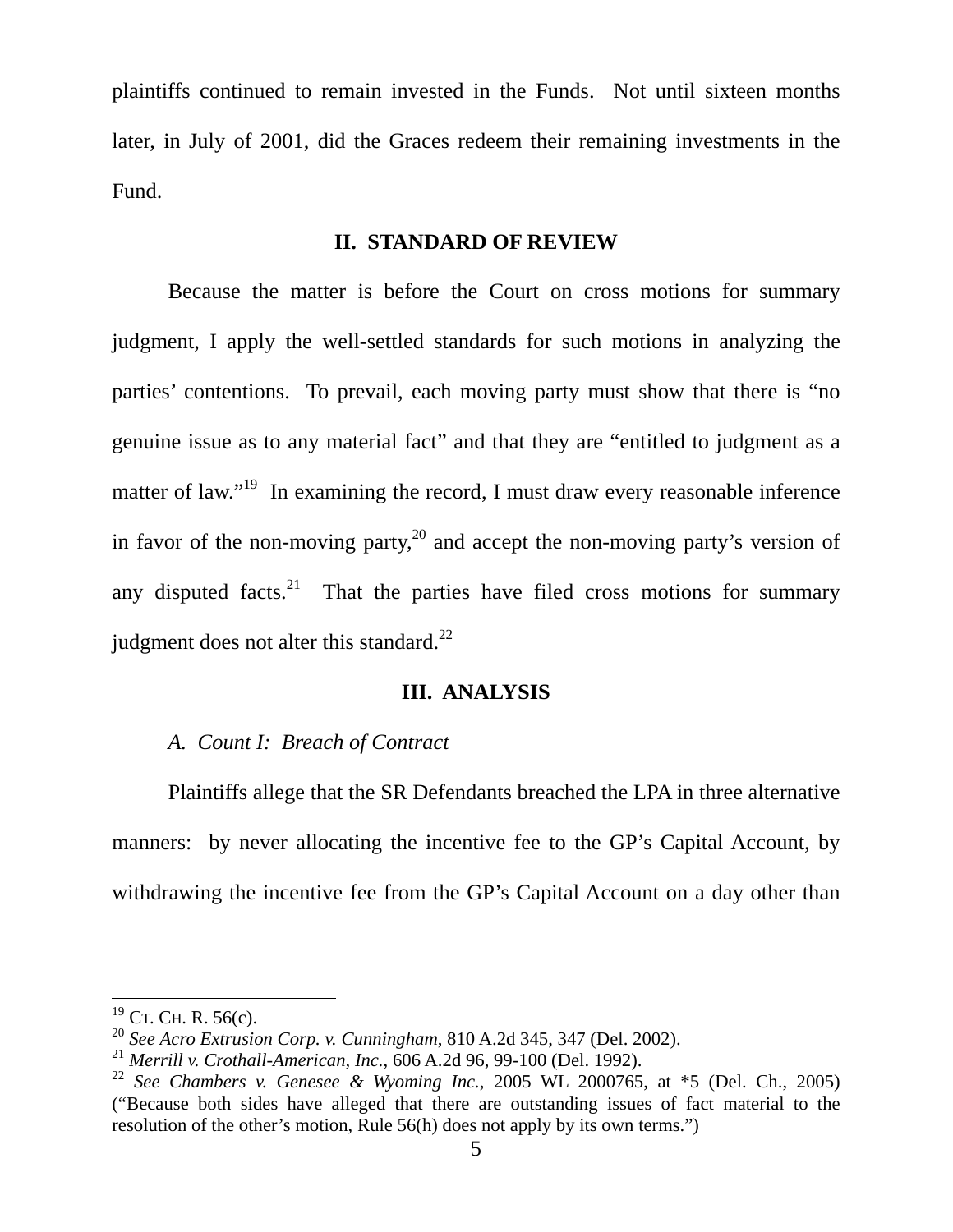the last day of a month, or by not disclosing the December 31 Withdrawal.<sup>23</sup> Upon reviewing the terms of the LPA, and the testimony of both plaintiffs' and defendants' experts, it is evident that the LPA was not breached. "To state a claim for breach of contract under Delaware law, a Plaintiff must establish that a contract existed, that the defendant breached an obligation imposed by the contract, and that the breach resulted in damage to the Plaintiff."<sup>24</sup> In discerning the obligations imposed by a contract at the summary judgment stage, a court should initially focus solely on the language of the contract itself. If that language is unambiguous, its plain meaning alone dictates the outcome.<sup>25</sup>

Plaintiffs' first two allegations of breach of contract misunderstand the facts of the case, while the third allegation misreads the obligations imposed by the LPA. Plaintiffs first allege that the incentive fee was never allocated to the GP's Capital Account, as required by § 9.01(b) of the LPA, but rather was credited directly as an expense. Second, plaintiffs allege that even if the Allocation did take

<span id="page-6-0"></span> $23$  Plaintiffs attempt to inject yet another claim under the rubric of Count I by asserting that George Robinson orally represented that his money would remain invested alongside the Graces, thereby inducing the Graces to invest in the Fund. POB at 6-7. I reject this eleventh hour claim for two reasons. First, it is not pled in the amended complaint, and parties are not entitled to amend claims in briefing on motions. *See Cal. Pub. Employees' Ret. Sys. v. Coulter*, 2002 Del. Ch. Lexis 144, at \*41 (Del. Ch. Dec. 18, 2002). Second, where, as here, a contract is unambiguous, extrinsic evidence may not be used to interpret the intent of the parties, or to vary the contract's terms so as to create ambiguity. *See Eagle Indus., Inc. v. DeVilbiss Health Care, Inc.*, 702 A.2d 1228, 1232 (Del. 1997). Here, § 5.02 is clear and unambiguous. It permits the GP to withdraw its incentive fee from its capital account as of the last day of any month. Thus, parole evidence of an alleged oral representation pre-dating the contract that contradicts its clear terms may not be considered and will not defeat the SR Defendants' motion for summary judgment.

<span id="page-6-1"></span><sup>24</sup> *Chase Manhattan Mortgage Corp. v. Advanta Corp.*, 2005 WL 2234608, at \*13 (D. Del. Sept. 8, 2005).

<span id="page-6-2"></span><sup>25</sup> *Pellaton v. The Bank of New York*, 592 A.2d 473, 478 (Del. 1991).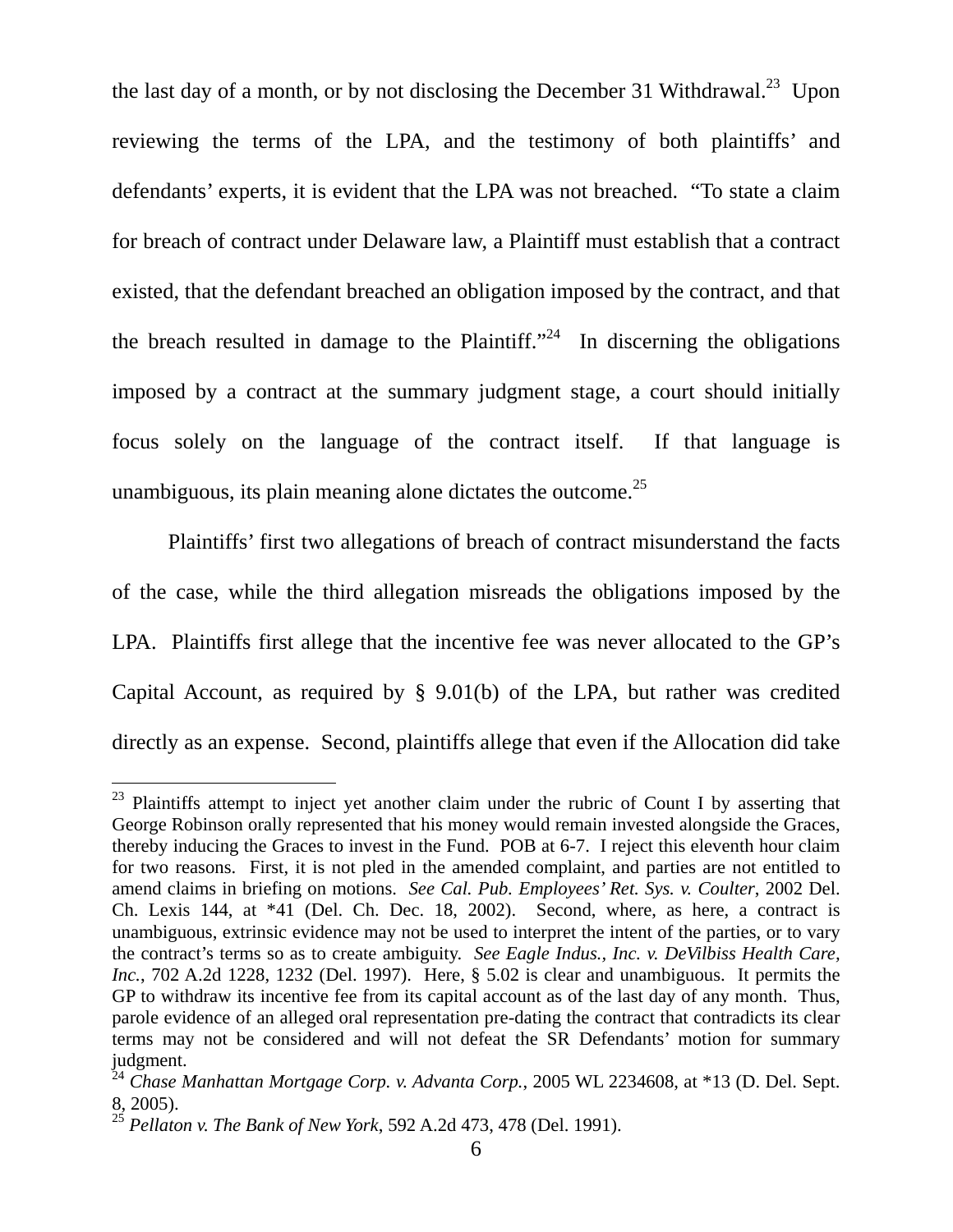place, because the Withdrawal took place on January 1, then § 5.02 was breached (requiring that withdrawals take place on the last day of the month). Even when drawing all reasonable inferences in favor of plaintiffs' allegations, in light of plaintiffs' own expert testimony discussed above, I can only conclude that the incentive fee was first allocated to the GP's Capital Account, and that the Withdrawal occurred, as of December 31. The SR Defendants did not breach § 9.01(b) or § 5.02 of the LPA.

Anticipating the timeline of such events, plaintiffs contend that if the Withdrawal occurred as of December 31, but was not reflected in the 1999 Financials, then defendants breached § 8.03 of the LPA. The unambiguous language of § 8.03, however, does not impose a duty of disclosure on defendants. The relevant section states in its entirety: "*Adjustments to Capital Accounts for Withdrawals*. The amount of withdrawals, if any, made by a Partner shall be deducted from such Partner's Capital Account as of the date of such withdrawal."[26](#page-7-0)  As stated earlier, the record clearly shows that the Withdrawal from the GP's capital account occurred as of December 31, precisely as § 8.03 contemplates. Consequently, the SR Defendants did not breach  $\S$  8.03 of the LPA.<sup>27</sup>

<span id="page-7-0"></span> $^{26}$  LPA § 8.03.

<span id="page-7-1"></span> $27$  I also note that even if plaintiffs were correct about a breach of contract, they suffered no damage as a result thereof. As will be discussed below, plaintiffs did not rely on the 1999 Financials (and any impression created that the GP remained invested in the Fund) because the Graces chose to maintain their investments in the Fund even after they learned of the GP's withdrawal. Consequently, the damages plaintiffs have alleged were not the result of any breaches of contract by the SR Defendants, even assuming such breaches existed (which I have rejected as a matter of law).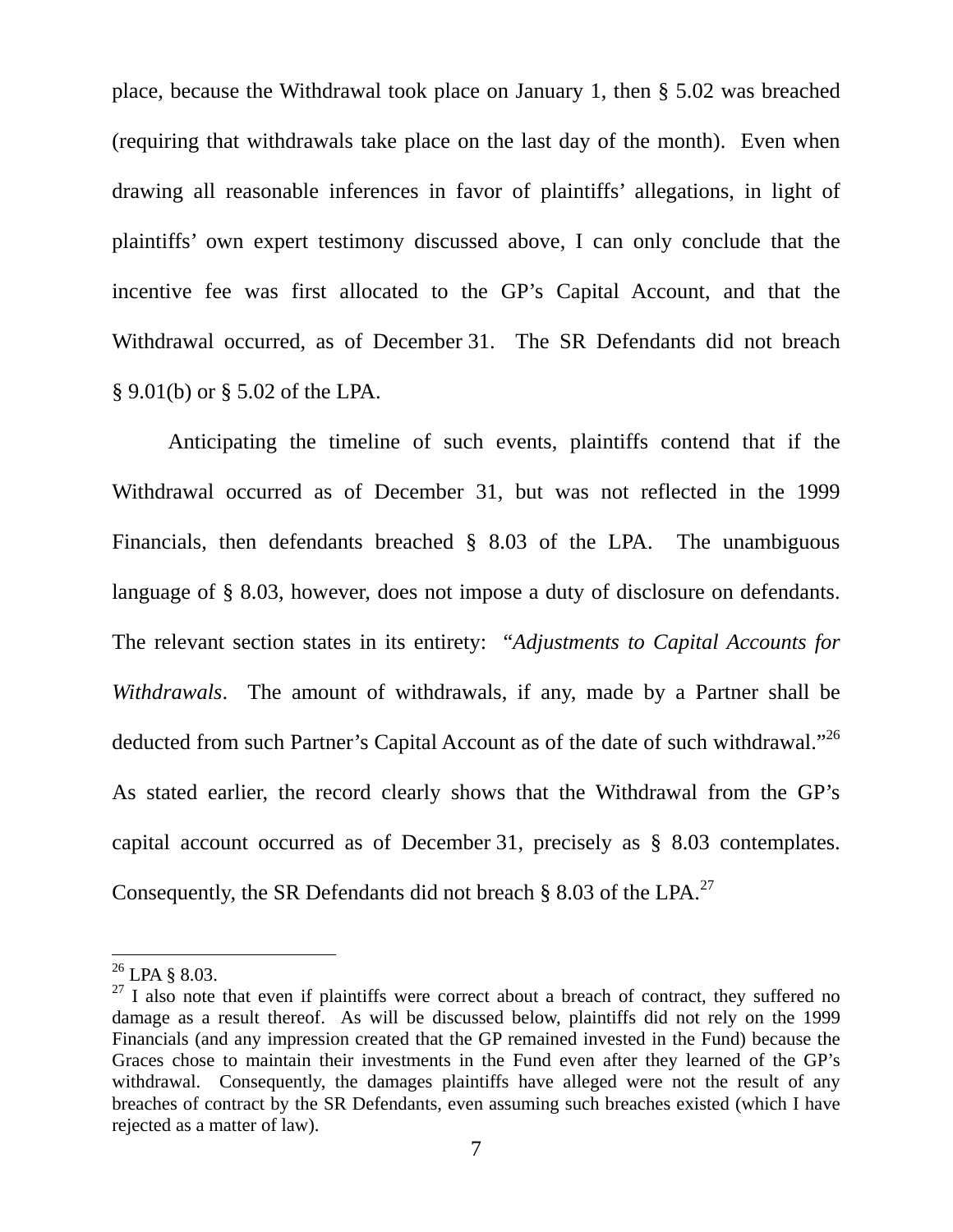#### *B. Count II: Breach of Fiduciary Duty*

Plaintiffs charge that the GP breached its fiduciary duty by misstating that it had retained its entire incentive fee in its Capital Account when it had actually withdrawn nearly the entire incentive fee, by not disclosing such Withdrawal as a subsequent event, and by not disclosing that such Withdrawal was contrary to the LPA's express terms. Plaintiffs also contend that they relied upon such misstatements and omissions in determining whether or not to withdraw all or a portion of the funds from their Capital Accounts at the Fund. Such claims fail as a matter of law.

The GP was required to give the LPs quarterly reports and annual audited financial statements.<sup>28</sup> Because plaintiffs cannot establish reliance on the purported omitted disclosure of the Withdrawal, I need not consider whether the 1999 Financials should have disclosed the Withdrawal, and whether the Withdrawal should have been reported as a capital withdrawal on December 31, 1999, or as a subsequent event in the Subsequent Event footnote.

Despite allegations in their amended complaint that the plaintiffs relied upon the 1999 Financials in deciding to stay invested in the Fund in March 2000, plaintiffs changed course in their briefing on this motion and have instead argued that reliance can be "presumed" in a case involving an omission. Specifically,

<span id="page-8-0"></span> $^{28}$  LPA  $\S$  12.05.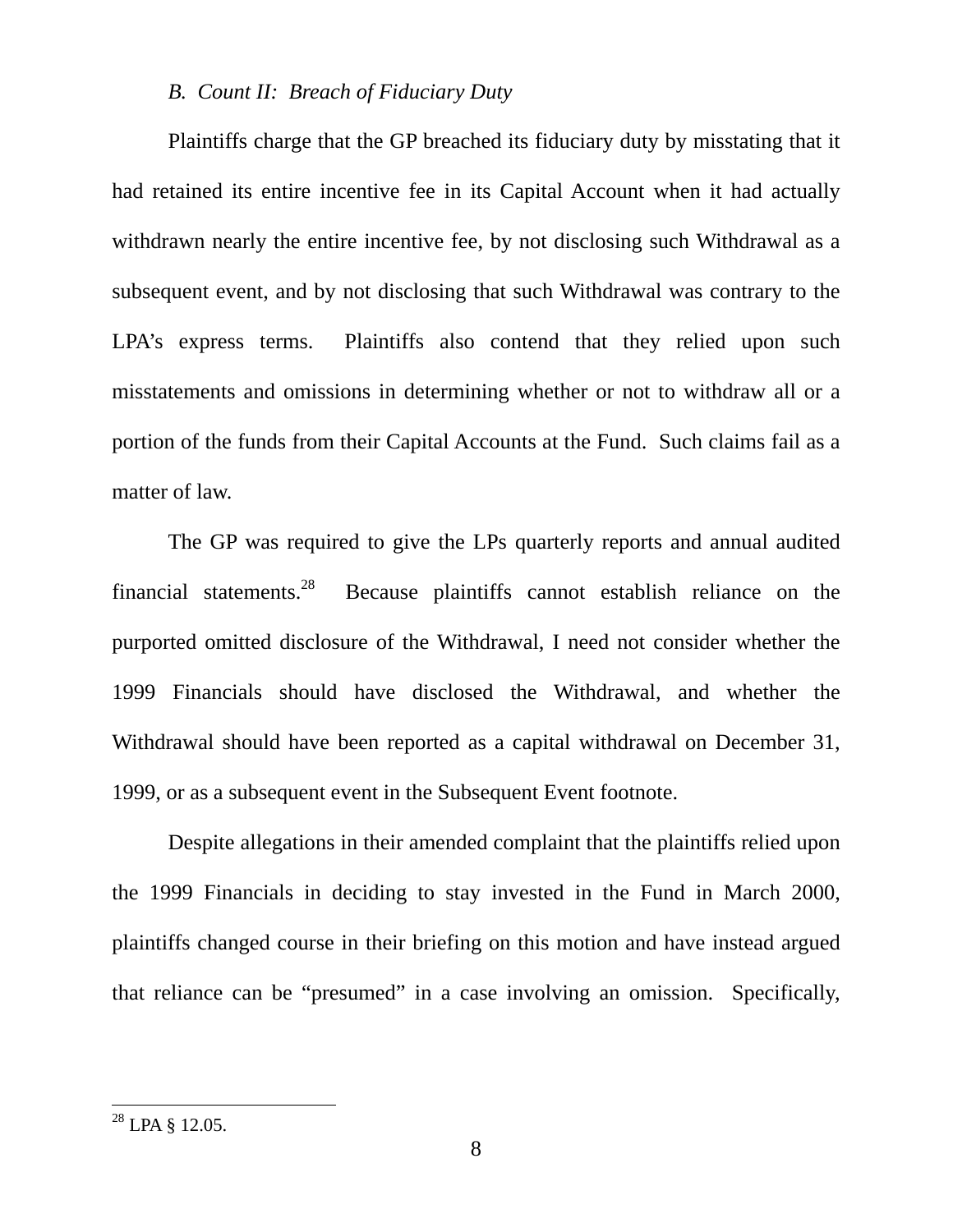plaintiffs insist that in a case "involving primarily a failure to disclose,"[29](#page-9-0) they are not required to prove reliance on what was not said. For this proposition, plaintiffs rely on federal precedents decided under Section 10(b) of the Securities Exchange Act of 1934 where, in certain situations, including under the "fraud on the market" theory, a presumption of reliance has been recognized.<sup>30</sup> Those federal decisions, however, are not persuasive or binding in the circumstances presented here. Delaware law does not recognize the fraud on the market theory.<sup>31</sup> Instead, in breach of fiduciary duty cases based on omissions, Delaware has limited the presumed reliance principle to cases where shareholder or partner action is requested. As the Delaware Supreme Court made clear in *Malone v. Brincat*, if a complaint does not allege statements made to shareholders in conjunction with a request for shareholder action, a plaintiff cannot rely on a "rebuttable presumption of reliance."[32](#page-9-3) Here, as in *Malone*, no shareholder action was requested in conjunction with the alleged omission regarding the GP's incentive fee in the 1999 Financials. Accordingly, under Delaware law, plaintiffs are required to prove

<span id="page-9-0"></span><sup>29</sup> *Affiliated Ute Citizens v. United States*, 406 U.S. 128, 153 (1972).

<span id="page-9-1"></span><sup>30</sup> *See id*.; *Sheehan v. Little Switzerland*, 136 F. Supp. 2d 301 (D. Del 2001); *Basic, Inc. v. Levinson*, 485 U.S. 224, 243-45 (1988).

<span id="page-9-2"></span><sup>31</sup> *Malone v. Brincat*, 722 A.2d 5, 13 (Del. 1998) ("In deference to the panoply of federal protections that are available to investors in connection with the purchase or sale of securities of Delaware corporations, this Court has decided not to recognize a state common law cause of action against the directors of Delaware corporations for 'fraud on the market.'"); *Manzo v. Rite Aid Corp.*, 2002 WL 31926606, at \*4 (Del. Ch. Dec. 19, 2002) ("plaintiff cannot rely on a presumption of reliance based on a type of 'fraud on the market' theory because the Supreme Court has determined that Delaware does not recognize such a claim"), *aff'd*, 825 A.2d 239 (Del. 2003).

<span id="page-9-3"></span><sup>32</sup> *Malone*, 722 A.2d at 14; *Alessi v. Beracha*, 849 A.2d 939, 944 (Del. Ch. 2004).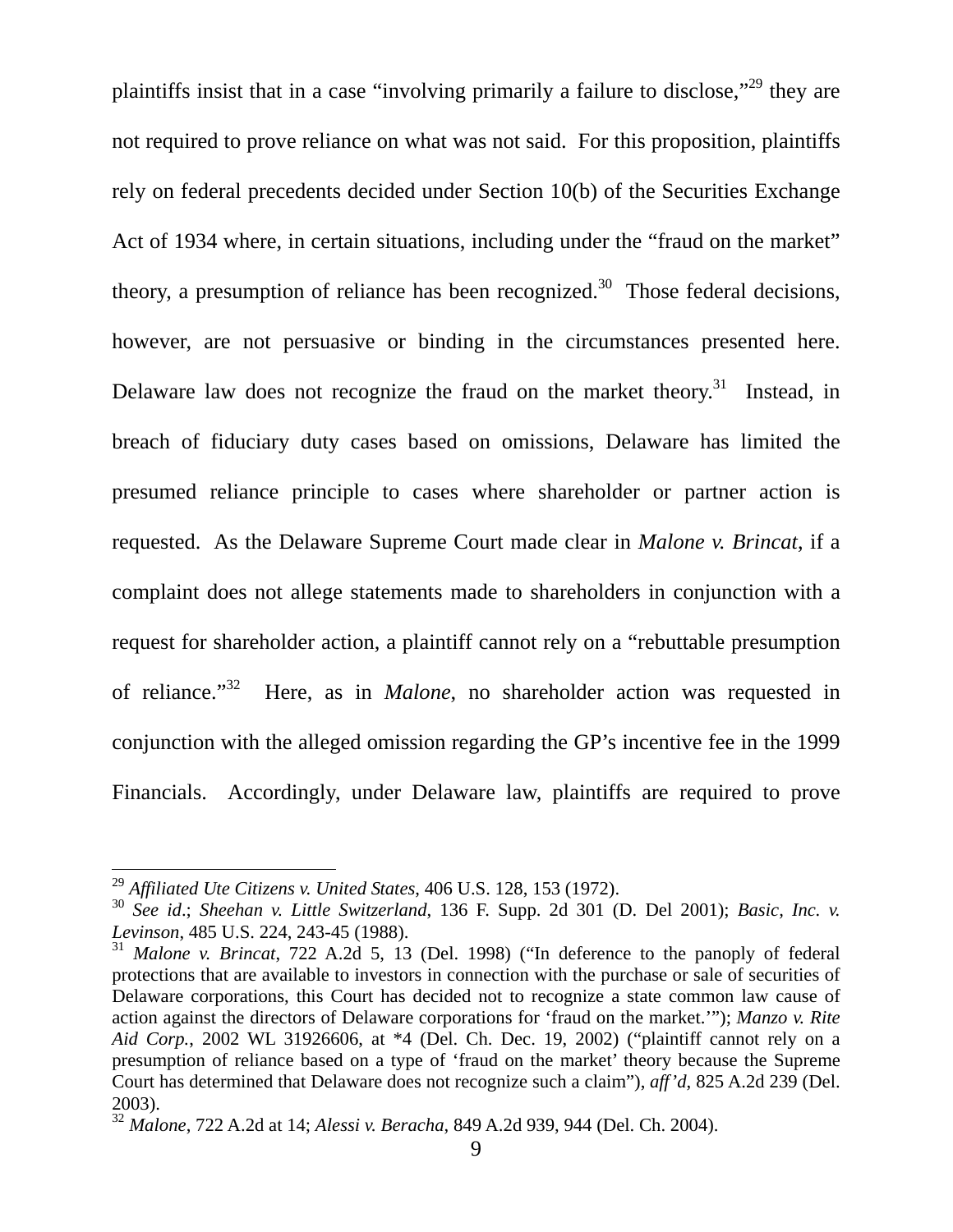reliance on the 1999 Financials and cannot rely on the rebuttable presumption of the fraud on the market theory.<sup>[33](#page-10-0)</sup>

In February, upon the receipt of the 1999 Financials that disclosed an alarming 15% decline in Fund value, Metz recommended that John Grace withdraw from the Fund. John Grace decided to withdraw plaintiffs from the Fund for asset allocation reasons and because the Fund was shaky and volatile. John Grace's appeal to Oliver Grace to withdraw all Grace assets from the Fund was denied, so John withdrew only his own funds. John Grace admitted, however, that his decision to withdraw was unaffected by the GP's own capital investment:

Q: So you wanted to get your money […] out of the S.R. Global Fund whether or not the general partner kept its special allocation fee for 1999 in the capital of the fund, right? John Grace: Yes.<sup>[34](#page-10-1)</sup>

Upon receiving the Fund's 2000 first quarter statement that disclosed the GP's Withdrawal, the Graces continued to remain invested in the Funds. Ostensibly, this

<span id="page-10-0"></span> $\overline{a}$ Even in the non-federal cases relied upon by the plaintiffs for their "presumed reliance" argument, all the cases except one involve omissions or misstatements in conjunction with shareholder action. *See Rosenblatt v. Getty Oil Co.*, 493 A.2d 929, 944 (Del. 1983) ("An omitted fact is material if there is a substantial likelihood that a reasonable shareholder would consider it important in deciding how to vote."); *Zirn v. VLI Corp.*, 621 A.2d 773 (Del. 1993) (case analyzed duty of disclosure and materiality in light of a tender offer made to shareholders in connection with a merger); *Stroud v. Grace*, 606 A.2d 75, 84 (Del. 1992) (the duty of disclosure "represents nothing more than the well-recognized proposition that directors of Delaware corporations are under a fiduciary duty to disclose fully and fairly all material information within the board's control when it seeks shareholder action"). The only other case cited by plaintiffs, *Cannon v. Cherry Hill Toyota, Inc.*, 161 F. Supp. 2d 362 (D. N.J. 2001), involved consumer fraud under specific federal and New Jersey statutes.

<span id="page-10-1"></span>John Grace 248-49.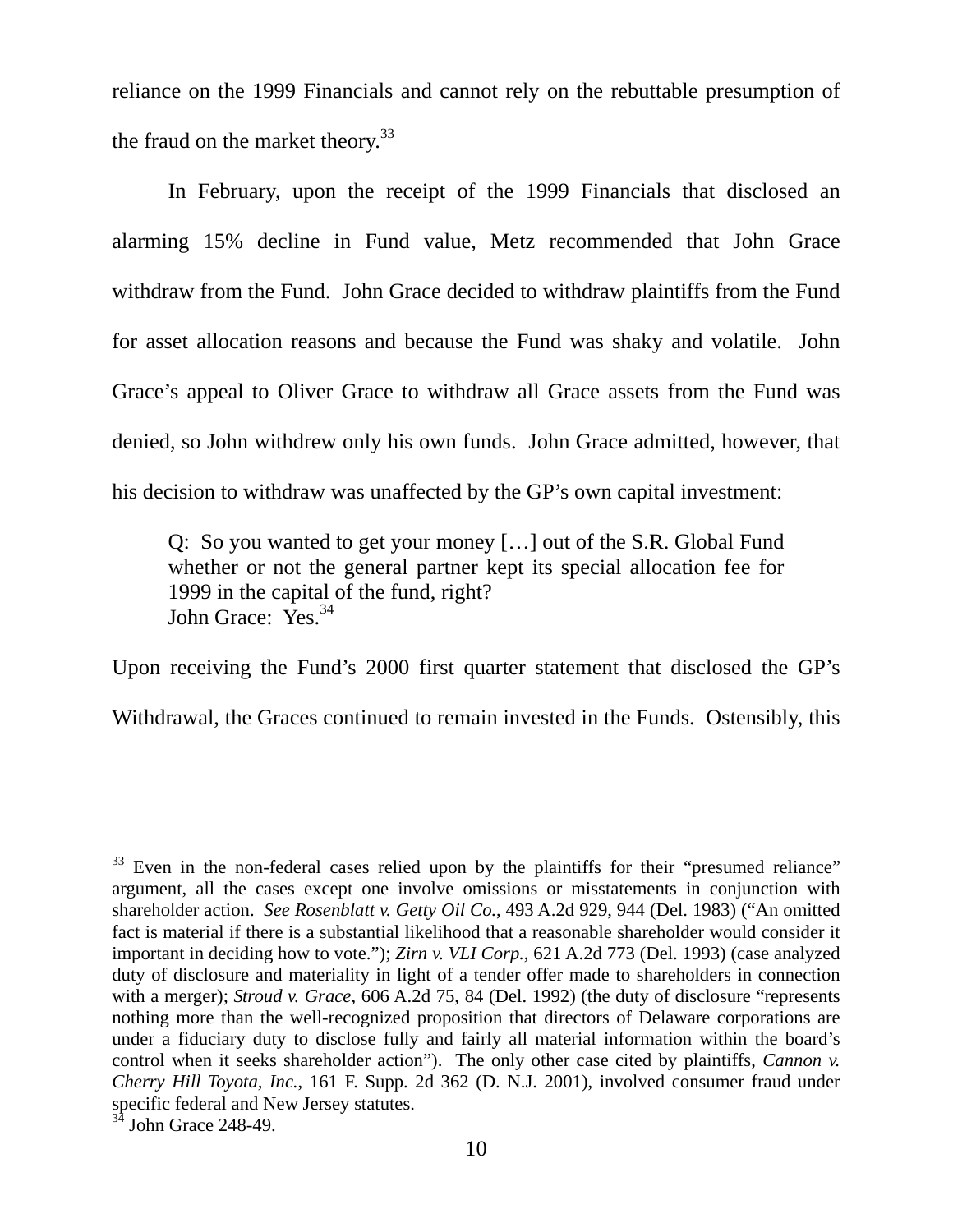<span id="page-11-1"></span>was due to the fact that the losses were already "locked-in."<sup>35</sup> The Graces remained invested in the Fund, *after learning of the GP's withdrawal*, for over another year and a half.

Plaintiffs' reliance theory therefore runs as follows: believing that the GP remained invested in the Fund, John Grace decided to *withdraw* from the Fund; however, upon learning that the GP no longer had skin in the game, the Graces decided to *continue* to remain invested. Taken at face value, the Graces preferred to remain in the Fund when they discovered that the GP withdrew, and to withdraw when they believed the GP still remained in the Fund. At the very least, it is painfully obvious that the status of the GP's investment in the Fund as reported in the 1999 Financials had nothing to do with the Grace's decision to remain invested in the Fund. $36$ 

<span id="page-11-0"></span> $35$  John Grace 177 ("The fund was really down and we decided to wait and see if it would recover."). Notably, John Grace could have applied a similar rationale to the withdrawal of his own investment earlier in February; upon learning of the 15% Fund decline in January and after receiving Metz's advice, John Grace did not wait to see if the Fund would recover.

<sup>&</sup>lt;sup>36</sup> Defendants urge the Court to assess attorneys' fees against plaintiffs for their bad faith assertion of reliance. Although the factual record should have compelled plaintiffs to abandon their assertion of reliance (as defendants requested in a motion dated September 16, 2005), plaintiffs persisted in maintaining these dubious allegations. Additionally, there is evidence that the plaintiffs may have lied on multiple occasions in order to cobble together this lifeless theory: First, by response to interrogatory, plaintiffs identified Gerald White as the sole person with full authority to make investment decisions. DOB Ex. V. During his deposition, however, White disputed such claim, testifying that the Trustees also had such authority. DOB Ex. I at 26-29. Second, John Grace later swore that he, his brother Oliver, and John Klassen relied upon the 1999 Financials to stay invested. DOB Ex. WW. Putting aside whether Oliver could rely upon Financials he never read, but was only briefed on by John Grace, John Grace later admitted that he had little basis for assuming Klassen's reliance:

Q: You don't know for a fact that it was Mr. Klassen who ever read the financial statement and relied upon it? John Grace: I don't know for a fact.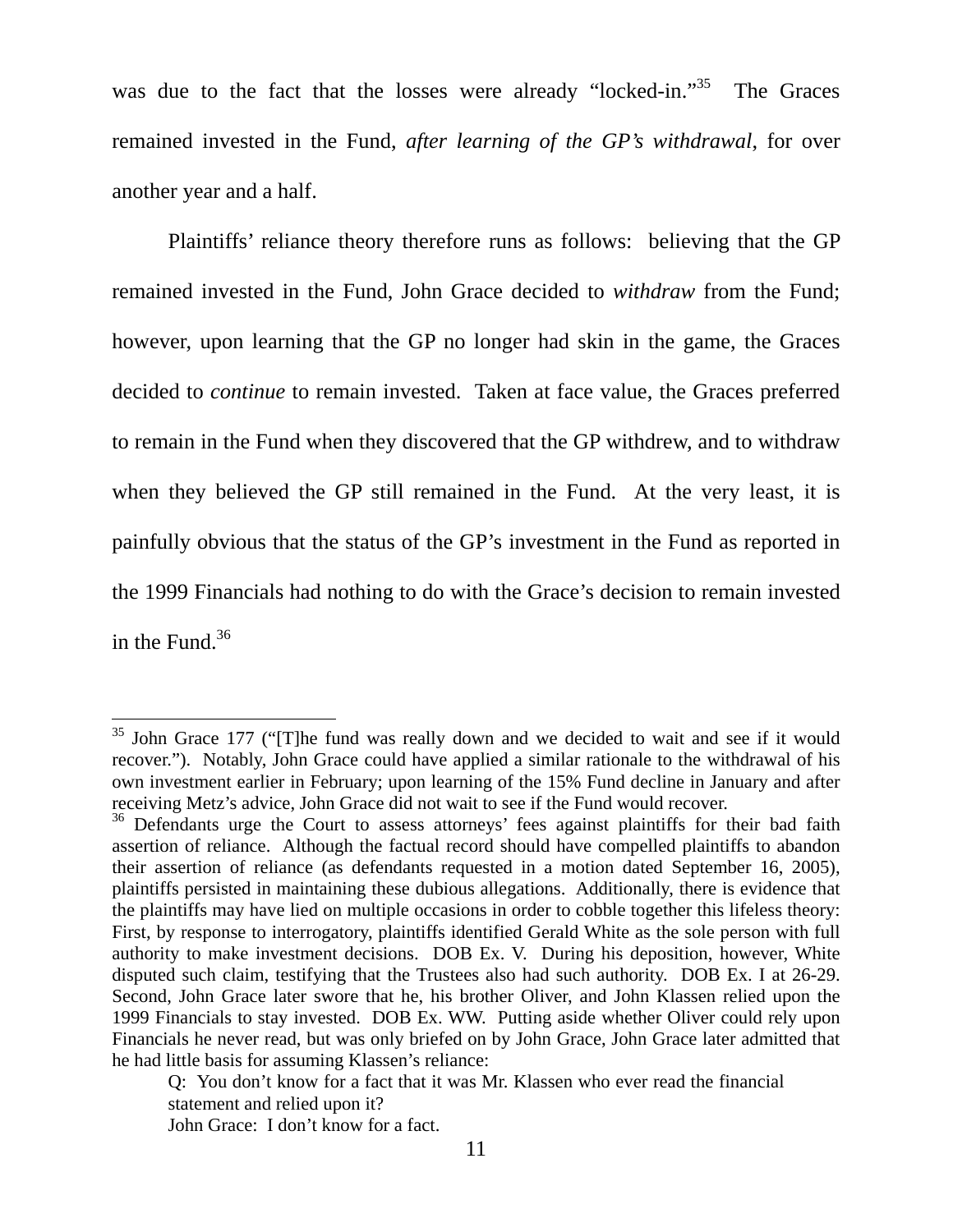#### *C. Count III: Negligence*

 Plaintiffs allege that the acts, omissions and conduct of the SR Defendants were performed and transacted carelessly and negligently and with a reckless disregard for the consequences thereof. The LPA, however, exculpates the SR Defendants from liability for negligent conduct. The LPA states that "[t]he General Partner and its affiliates … shall not be liable for honest mistakes in judgment or for losses due to such mistakes or for the negligence of employees, brokers or other

Q. Mr. Klassen never communicated to you that he had received and read the statement or relied upon it?

John Grace: No.

DOB Ex. A. at 278.

 $\overline{a}$ 

Q: And did [John Grace] make a recommendation to you as to whether Anglo American, Diversified and/or Drake should withdraw from the fund, the S.R. International Fund?

Oliver Grace: He asked me whether we should withdraw.

Q: And what did you say?

Oliver Grace: I said I'd like to stay with it.

Q: *Did you give him reasons why?*

Oliver Grace: *No.*

Oliver Grace 32 (emphasis added).

Though I am tempted to find bad faith, it is arguable that plaintiffs were operating under an incredibly tenuous conception of reliance that need not be consistent with past behavior (John Grace's early withdrawal) or future actions (the Graces' staying in the Fund after May 6), nor have anything to do with actually reading the document upon which the Graces allegedly relied. Additionally, I will attribute contradictory responses in affidavits, interrogatories and depositions to the moss that gathers on five-year-old memories. Accordingly, I cannot conclude that plaintiffs were acting in bad faith and, therefore, I will not shift attorneys' fees to plaintiffs.

Klassen miraculously surfaced shortly thereafter, but even his sworn affidavit did little to straighten the crookedly growing story of reliance: Klassen did not independently review and analyze communications from the Fund, but relied on the Graces. Finally, Oliver Grace *swore in his affidavit* that "[w]hen John spoke with me in or about March 2000 concerning his view that we should withdraw from the Fund entirely, *my expressed view* was that although the Fund was sustaining losses in the near term, we should stay the course because the prior performance of the Fund had been good, and, over all, George Robinson had been a good money manager." POB Ex. FFF  $\P$  4 (emphasis added). Such justification for remaining invested in the fund is contradicted by Oliver Grace's own, sworn deposition testimony regarding the March events: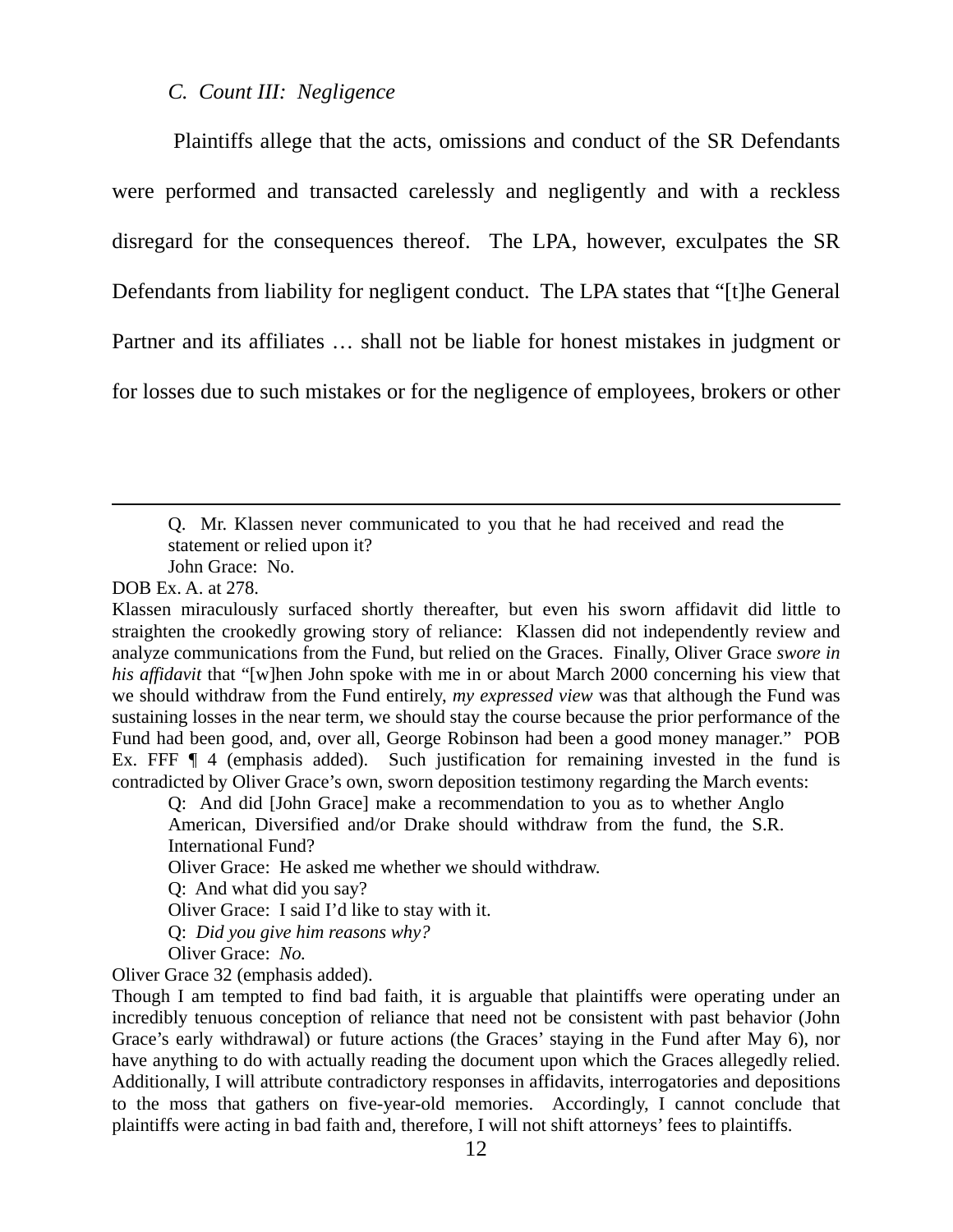agents of the Partnership."[37](#page-13-0) Plaintiffs' allegations of misconduct rise only to the level of negligence; they come nowhere near the "devil-may-care attitude" required of recklessness[.38](#page-13-1) Therefore, even if (arguendo) defendants made mistakes, those mistakes were innocent mistakes at worst, and liability for them is barred by the LPA.

Additionally, Section 17-407 of the DRULPA fully protects a general partner from liability to its limited partners when the general partner relies in good faith upon those charged with properly preparing and presenting the financial records of the partnership[.39](#page-13-2) The undisputed evidence demonstrates that the GP relied in good faith upon IFS to administer the Fund and upon E&Y to prepare the Fund's audited financial statements. Having relied upon these professionals and with no evidence of willful misconduct or gross negligence in so relying, the SR Defendants are also protected from liability by Section 17-407.

Finally, plaintiffs did not rely upon the alleged false disclosures in respect to both the contract claims and the fiduciary duty claims. Plaintiffs similarly fail to prove reliance here, or any damages that were the result of such reliance, in this context of a negligence claim against the SR Defendants. Without this essential element, plaintiff's negligence claim fails.

<span id="page-13-0"></span> $37$  LPA § 3.04(a).

<span id="page-13-1"></span><sup>38</sup> *Albert v. Alex. Brown Mgmt. Serv., Inc.*, 2005 WL 2130607, at \*4 (Del. Ch. Aug. 26, 2005).

<span id="page-13-2"></span><sup>39 6</sup> *Del. C.* § 17-407(c) (2005).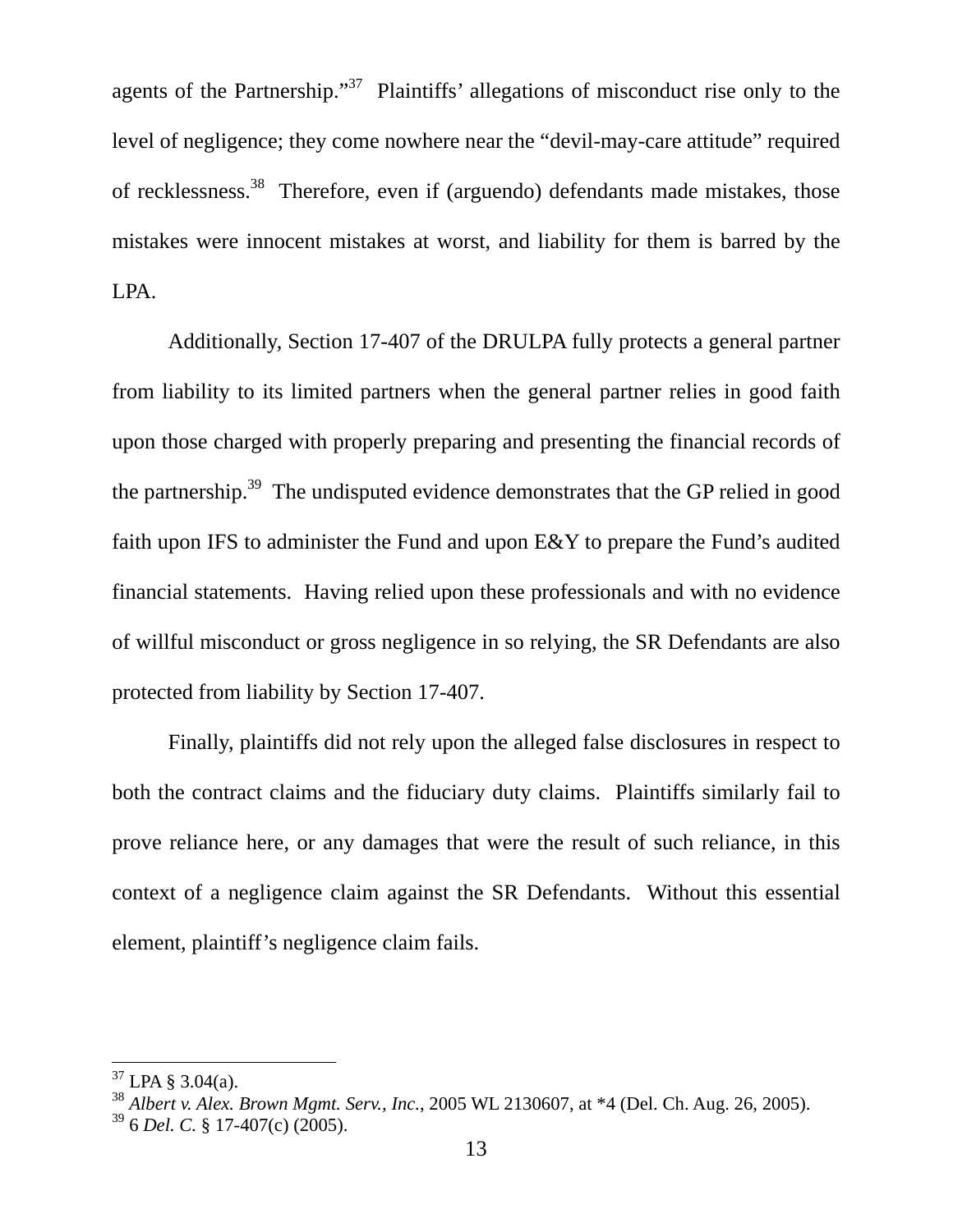## *D. Count IV: Claims Against E&Y*

Plaintiffs allege that E&Y should be liable for negligent misrepresentation, aiding and abetting, and breach of contract. Plaintiffs cannot succeed on their claim for negligent misrepresentation because plaintiffs did not rely on the 1999 Financials. In order to prevail on a claim for negligent misrepresentation, plaintiffs must demonstrate that E&Y has a pecuniary duty to provide accurate information to the plaintiffs, that E&Y supplied false information, that E&Y did not exercise reasonable care in obtaining or communicating the information, and that plaintiffs experienced a pecuniary loss caused by justifiable reliance on the false information.[40](#page-14-0) As stated earlier, evidence in the record clearly demonstrates that plaintiffs did not rely on the 1999 Financials when remaining in the Fund. Consequently, without addressing the other elements of this claim, plaintiffs' claim against E&Y for negligent misrepresentation is dismissed.

Plaintiffs allege that E&Y aided and abetted a breach of fiduciary duty. Because there has been no breach of the GP's fiduciary duty, the aiding and abetting claim against  $E&Y$  must fail.<sup>[41](#page-14-1)</sup>

Finally, plaintiffs assert a contract claim against E&Y under the theory that plaintiffs were a third-party beneficiary to contracts between E&Y and other

<span id="page-14-0"></span><sup>40</sup> *See Darnell v. Myers*, 1998 WL 294012, at \*5 (Del. Ch. May 27, 1998).

<span id="page-14-1"></span><sup>41</sup> *See Goodwin v. Live Entm't, Inc.*, 1999 WL 64265, at \*28 (Del. Ch. Jan. 25, 1999).